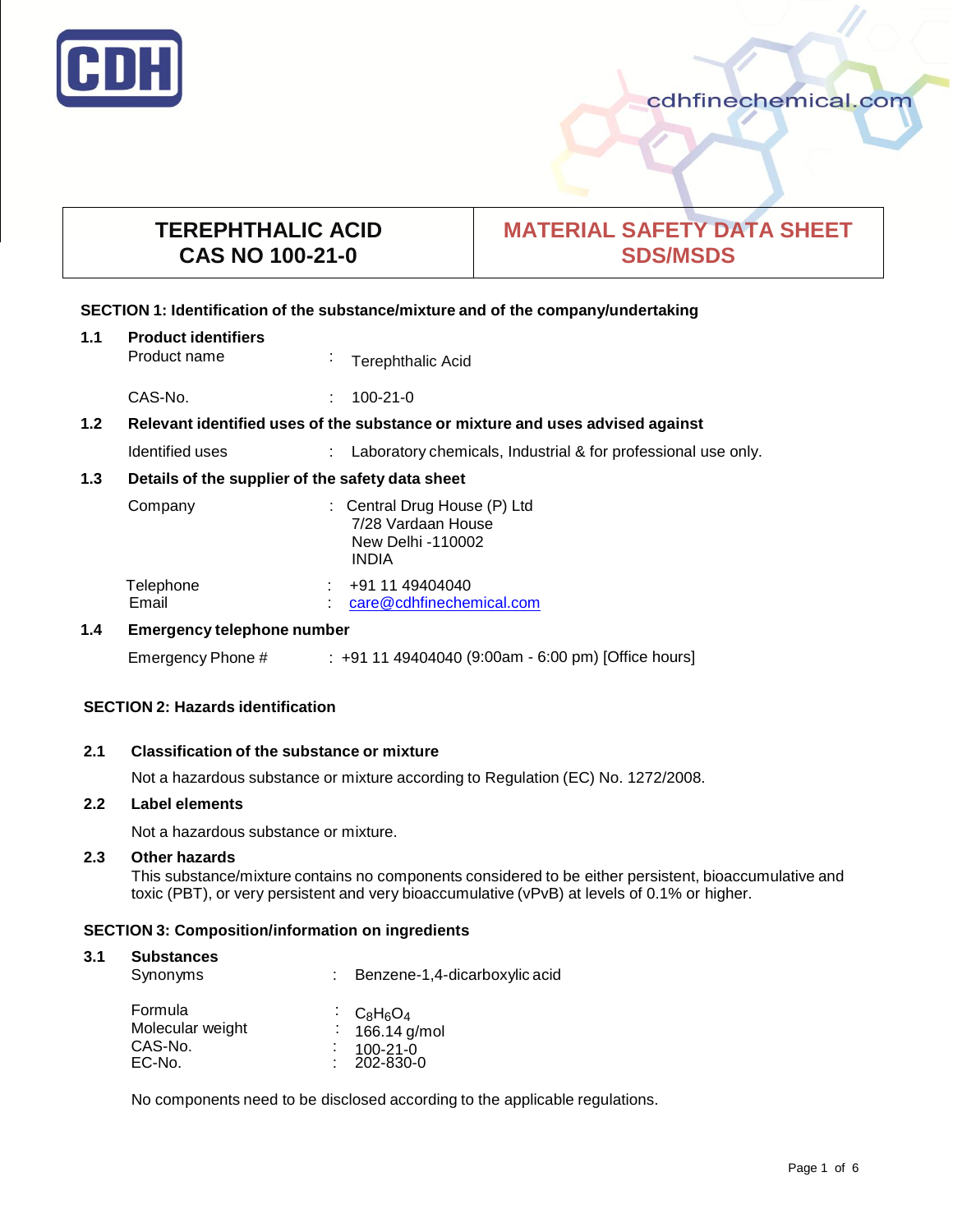# **SECTION 4: First aid measures**

# **4.1 Description of first aid measures**

## **General advice**

Consult a physician. Show this safety data sheet to the doctor in attendance.

## **If inhaled**

If breathed in, move person into fresh air. If not breathing, give artificial respiration. Consult a physician.

# **In case of skin contact**

Wash off with soap and plenty of water. Consult a physician.

# **In case of eye contact**

Flush eyes with water as a precaution.

## **If swallowed**

Never give anything by mouth to an unconscious person. Rinse mouth with water. Consult a physician.

- **4.2 Most important symptoms and effects, both acute and delayed** The most important known symptoms and effects are described in the labelling (see section 2.2) and/or in section 11
- **4.3 Indication of any immediate medical attention and special treatment needed** No data available

## **SECTION 5: Firefighting measures**

**5.1 Extinguishing media**

**Suitable extinguishing media** Use water spray, alcohol-resistant foam, dry chemical or carbon dioxide.

- **5.2 Special hazards arising from the substance or mixture** Carbon oxides
- **5.3 Advice for firefighters** Wear self-contained breathing apparatus for firefighting if necessary.
- **5.4 Further information** No data available

# **SECTION 6: Accidental release measures**

- **6.1 Personal precautions, protective equipment and emergency procedures** Use personal protective equipment. Avoid dust formation. Avoid breathing vapours, mist or gas. Avoid breathing dust. For personal protection see section 8.
- **6.2 Environmental precautions** Do not let product enter drains.
- **6.3 Methods and materials for containment and cleaning up** Pick up and arrange disposal without creating dust. Sweep up and shovel. Keep in suitable, closed containers for disposal.
- **6.4 Reference to other sections** For disposal see section 13.

# **SECTION 7: Handling and storage**

- **7.1 Precautions for safe handling** Provide appropriate exhaust ventilation at places where dust is formed. For precautions see section 2.2.
- **7.2 Conditions for safe storage, including any incompatibilities** Store in cool place. Keep container tightly closed in a dry and well-ventilated place. Storage class (TRGS 510): Non Combustible Solids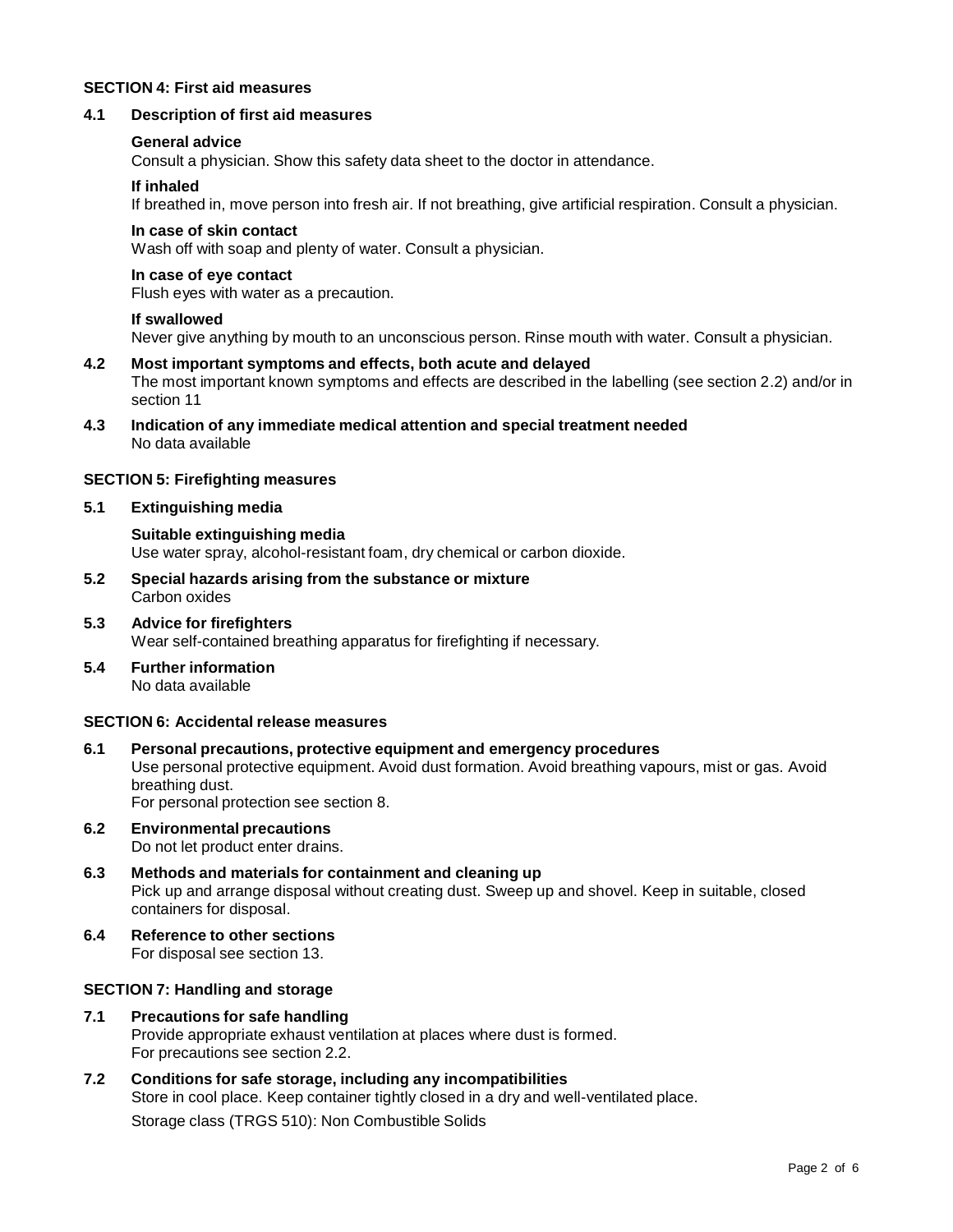# **7.3 Specific end use(s)**

Apart from the uses mentioned in section 1.2 no other specific uses are stipulated

## **SECTION 8: Exposure controls/personal protection**

#### **8.1 Control parameters**

#### **8.2 Exposure controls**

## **Appropriate engineering controls**

Handle in accordance with good industrial hygiene and safety practice. Wash hands before breaks and at the end of workday.

# **Personal protective equipment**

## **Eye/face protection**

Use equipment for eye protection tested and approved under appropriate government standards such as NIOSH (US) or EN 166(EU).

# **Skin protection**

Handle with gloves. Gloves must be inspected prior to use. Use proper glove removal technique (without touching glove's outer surface) to avoid skin contact with this product. Dispose of contaminated gloves after use in accordance with applicable laws and good laboratory practices. Wash and dry hands.

## **Body Protection**

Choose body protection in relation to its type, to the concentration and amount of dangerous substances, and to the specific work-place., The type of protective equipment must be selected according to the concentration and amount of the dangerous substance at the specific workplace.

## **Respiratory protection**

Respiratory protection is not required. Where protection from nuisance le (EN 143) dust masks. Use respirators and components tested and approved under appropriate government standards such as NIOSH (US) or CEN (EU).

## **Control of environmental exposure**

Do not let product enter drains.

#### **SECTION 9: Physical and chemical properties**

# **9.1 Information on basic physical and chemical properties**

| a) | Appearance                                         | Form: powder                           |
|----|----------------------------------------------------|----------------------------------------|
|    |                                                    | Colour: white                          |
| b) | Odour                                              | No data available                      |
| c) | <b>Odour Threshold</b>                             | No data available                      |
| d) | рH                                                 | No data available                      |
| e) | Melting point/freezing<br>point                    | Melting point/range: $>$ 300 °C - lit. |
| f) | Initial boiling point and<br>boiling range         | No data available                      |
| g) | Flash point                                        | No data available                      |
|    |                                                    |                                        |
| h) | Evaporation rate                                   | No data available                      |
| i) | Flammability (solid, gas)                          | No data available                      |
| j) | Upper/lower<br>flammability or<br>explosive limits | No data available                      |
| k) | Vapour pressure                                    | $< 0.01$ mmHg at 20 °C                 |
| I) | Vapour density                                     | No data available                      |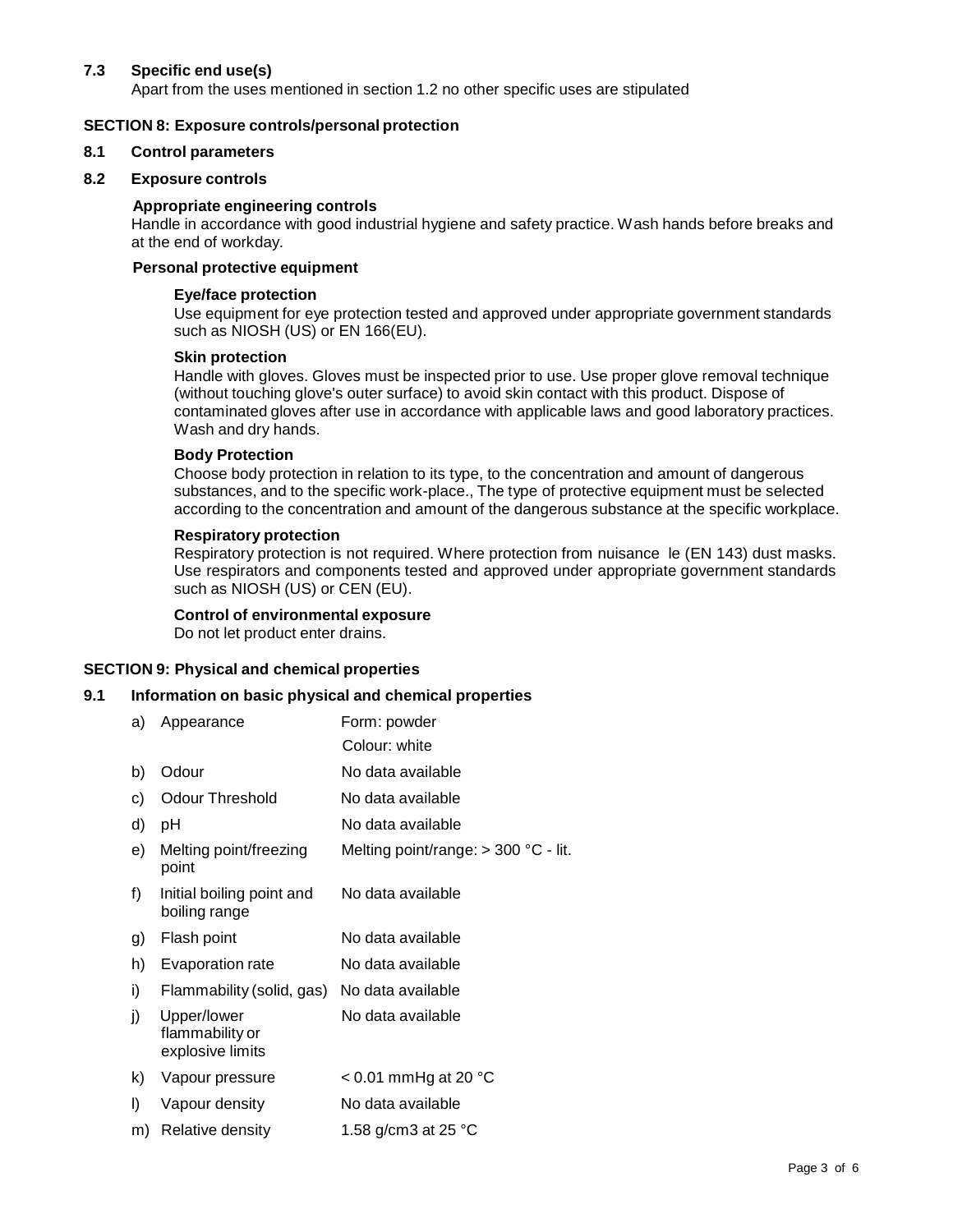|      |                                                                           | n) Water solubility                                                                          | ca.0.017 g/l at 25 °C - slightly soluble                                       |
|------|---------------------------------------------------------------------------|----------------------------------------------------------------------------------------------|--------------------------------------------------------------------------------|
|      | O)                                                                        | Partition coefficient: n-<br>octanol/water                                                   | No data available                                                              |
|      | p)                                                                        | Auto-ignition<br>temperature                                                                 | No data available                                                              |
|      | q)                                                                        | Decomposition<br>temperature                                                                 | No data available                                                              |
|      | r)                                                                        | Viscosity                                                                                    | No data available                                                              |
|      | s)                                                                        | <b>Explosive properties</b>                                                                  | No data available                                                              |
|      | t)                                                                        | Oxidizing properties                                                                         | No data available                                                              |
| 9.2  |                                                                           | Other safety information<br>No data available<br><b>SECTION 10: Stability and reactivity</b> |                                                                                |
| 10.1 |                                                                           | <b>Reactivity</b><br>No data available                                                       |                                                                                |
| 10.2 | <b>Chemical stability</b><br>Stable under recommended storage conditions. |                                                                                              |                                                                                |
| 10.3 | <b>Possibility of hazardous reactions</b><br>No data available            |                                                                                              |                                                                                |
| 10.4 |                                                                           | <b>Conditions to avoid</b><br>No data available                                              |                                                                                |
| 10.5 |                                                                           | Incompatible materials<br>Strong oxidizing agents                                            |                                                                                |
| 10.6 |                                                                           | <b>Hazardous decomposition products</b><br>Other decomposition products - No data available  | Hazardous decomposition products formed under fire conditions. - Carbon oxides |

# **SECTION 11: Toxicological information**

# **11.1 Information on toxicological effects**

In the event of fire: see section 5

#### **Acute toxicity**

LD50 Oral - Rat - male and female - > 15,380 mg/kg(Terephthalic acid) (OECD Test Guideline 401) LC50 Inhalation - Rat - male and female - 2 h - > 2.02 mg/l(Terephthalic acid) (OECD Test Guideline 403) LD50 Dermal - Rabbit - male and female - > 2,000 mg/kg(Terephthalic acid) (OECD Test Guideline 402)

# **Skin corrosion/irritation**

Skin - Rabbit(Terephthalic acid) Result: No skin irritation - 24 h (OECD Test Guideline 404)

# **Serious eye damage/eye irritation**

Eyes - Rabbit(Terephthalic acid) Result: No eye irritation (OECD Test Guideline 405)

**Respiratory or skin sensitisation** No data available(Terephthalic acid)

#### **Germ cell mutagenicity**

Ames test(Terephthalic acid) S. typhimurium Result: negative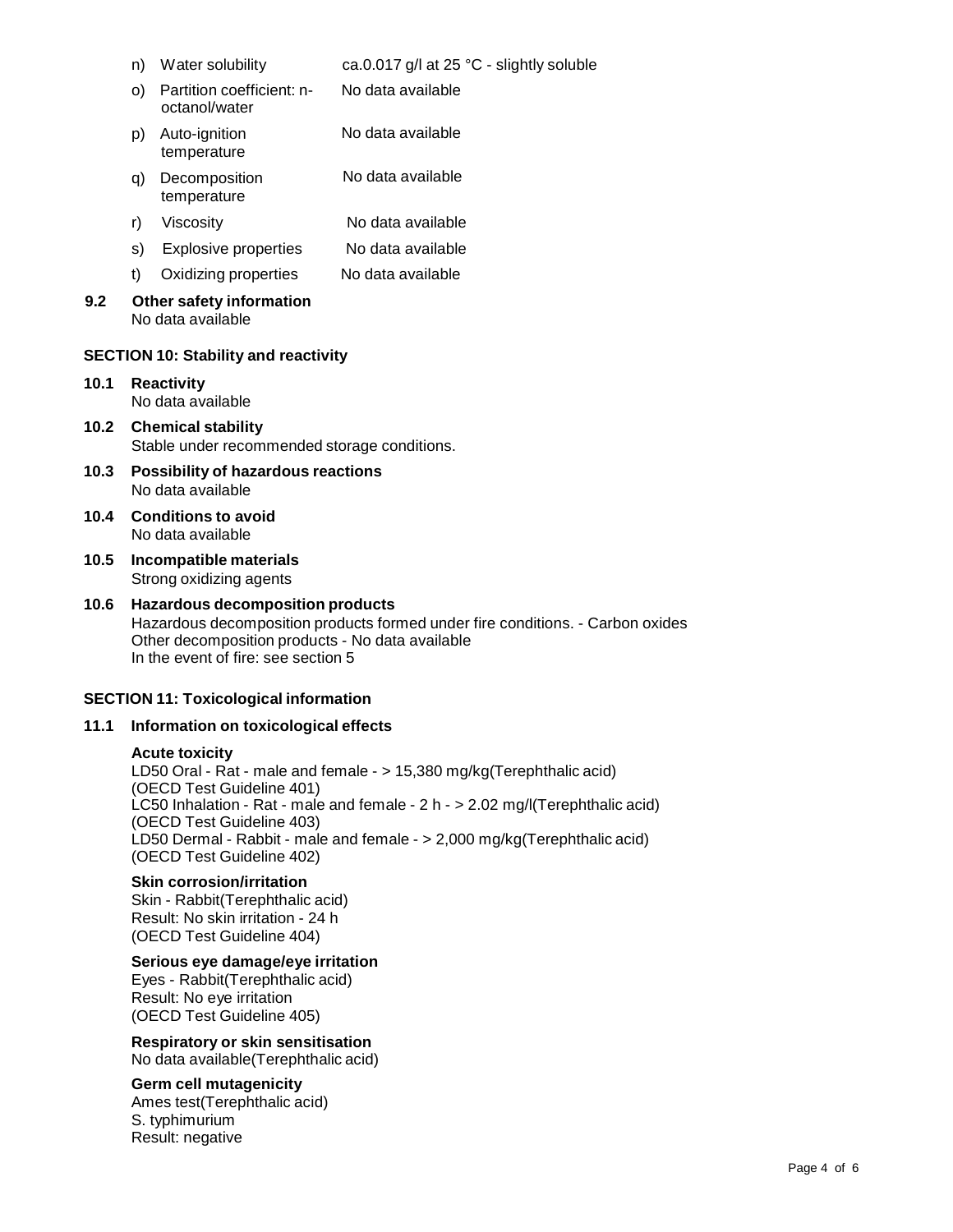Mutagenicity (micronucleus test)(Terephthalic acid) Mouse - male and female Result: negative

## **Carcinogenicity**

IARC: No component of this product present at levels greater than or equal to 0.1% is identified as probable, possible or confirmed human carcinogen by IARC.

#### **Reproductive toxicity**

No data available(Terephthalic acid)

**Specific target organ toxicity - single exposure** No data available(Terephthalic acid)

**Specific target organ toxicity - repeated exposure** No data available

# **Aspiration hazard**

No data available(Terephthalic acid)

# **Additional Information**

RTECS: WZ0875000

To the best of our knowledge, the chemical, physical, and toxicological properties have not been thoroughly investigated.(Terephthalic acid)

# **SECTION 12: Ecological information**

# **12.1 Toxicity**

| Toxicity to fish        | semi-static test LC50 - Oryzias latipes - > 18.6 mg/l - 96 h(Terephthalic acid)<br>(OECD Test Guideline 203)                                 |
|-------------------------|----------------------------------------------------------------------------------------------------------------------------------------------|
| Toxicity to daphnia and | Immobilization EC50 - Daphnia magna (Water flea) - > 20.1 mg/l - 48                                                                          |
| other aquatic           | h(Terephthalic acid)                                                                                                                         |
| invertebrates           | (OECD Test Guideline 202)                                                                                                                    |
| Toxicity to algae       | Growth inhibition EC50 - Pseudokirchneriella subcapitata (green algae) - > 19<br>mg/l - 72 h(Terephthalic acid)<br>(OECD Test Guideline 201) |
| Toxicity to bacteria    | Respiration inhibition EC50 - Sludge Treatment - 1,393 mg/l - 3 h(Terephthalic<br>acid)<br>(OECD Test Guideline 209)                         |

# **12.2 Persistence and degradability**

| Biodegradability | aerobic - Exposure time 14 d(Terephthalic acid) |
|------------------|-------------------------------------------------|
|                  | Result: 85.2 % - Readily biodegradable          |
|                  | (OECD Test Guideline 301B)                      |

**12.3 Bioaccumulative potential** No data available

# **12.4 Mobility in soil**

No data available(Terephthalic acid)

# **12.5 Results of PBT and vPvB assessment**

This substance/mixture contains no components considered to be either persistent, bioaccumulative and toxic (PBT), or very persistent and very bioaccumulative (vPvB) at levels of 0.1% or higher.

# **12.6 Other adverse effects**

No data available